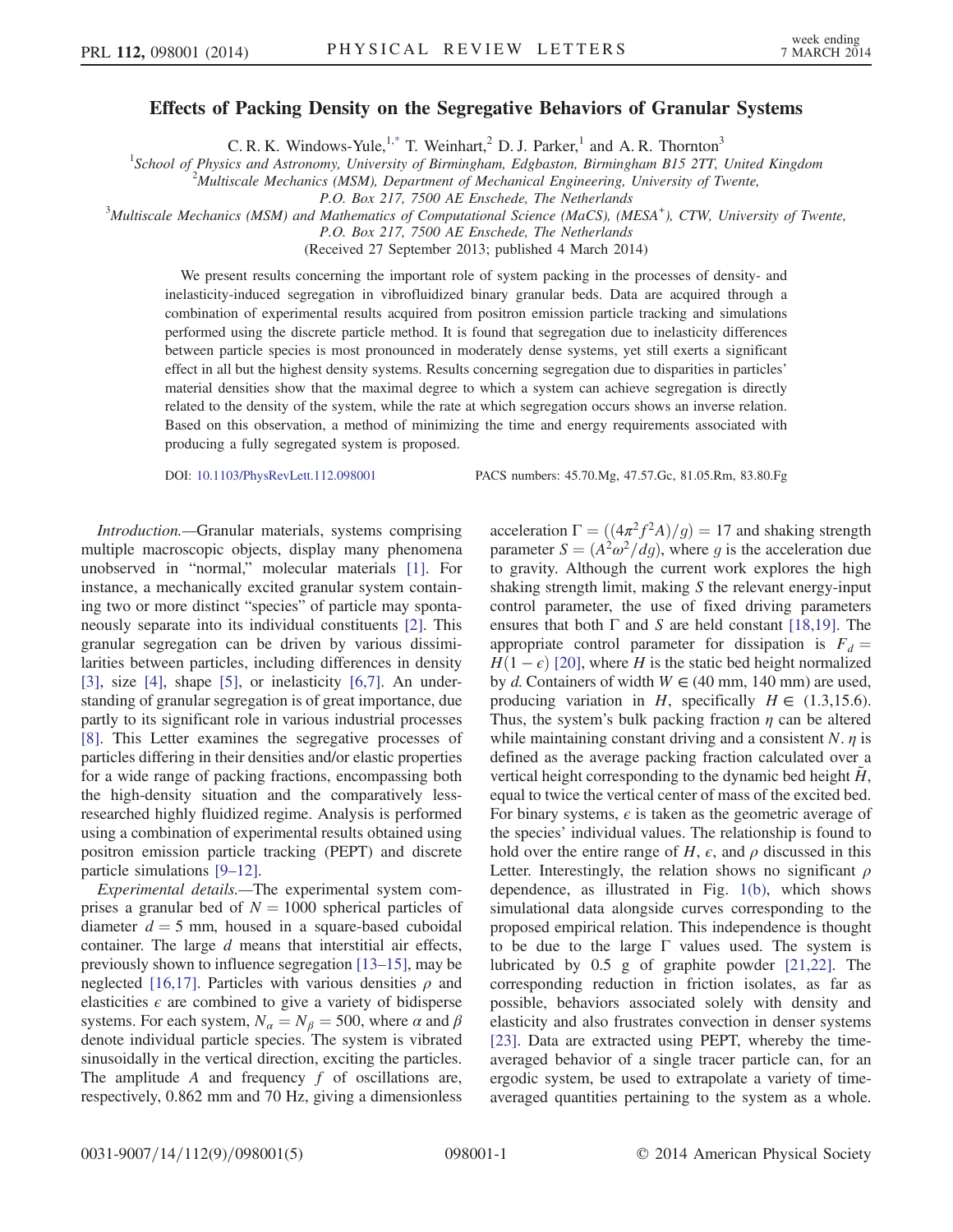<span id="page-1-0"></span>

FIG. 1 (color online). (a) Segregation intensity  $I_s$  as a function of density ratio  $\rho_H/\rho_L$  for  $H = 2.5$ . Definitions of the symbols used are given in the main text. (b) Variation of packing fraction with H for  $\epsilon$  and  $\rho$  values corresponding to glass (circles and dashed line), brass (triangles and solid line), and binary brass or glass (squares and dotted line) systems. Crosses represent simulations implementing the elasticity of brass with a reduced density ( $\rho = 2500 \text{ kg m}^{-3}$ ), demonstrating a seeming mass independence.

PEPT is nonintrusive, and images in three dimensions, to a spatial resolution of 1 mm and a temporal resolution of the order of milliseconds. For full information regarding PEPT and its application to bidisperse systems, please refer to Refs. [\[24,25\]](#page-4-15) and [\[26,27\]](#page-4-16), respectively.

Simulation details.—Simulations are performed using the MERCURYDPM code, implementing the experimental values of f, A, N, d, H, and  $\rho$ . Values of the interparticle coefficient of restitution for single species collisions  $\epsilon_{\alpha\alpha}$  are extrapolated from values determined experimentally by Feitosa and Menon [\[28\]](#page-4-17). Specific values of  $\rho$  and  $\epsilon_{\alpha\alpha}$  can be seen in Table [I](#page-1-1). Since these effective elasticities [\[28\]](#page-4-17) account for translational energy losses to all sources, including conversion of translational to rotational kinetic energy, the frictional coefficient  $\mu$  is set to 0. As with the addition of a lubricant in the experimental system, the suppression of specific frictional effects allows the role of inelasticity to be more clearly examined. For interspecies collisions, the dissipative coefficient  $\epsilon_{\alpha\beta}$  is taken simply as the geometric average of the relevant single-species values [\[29\]](#page-4-18). Particle-wall collisions are modeled as inelastic, with coefficient of restitution  $\epsilon_w = 0.59$  [\[33\].](#page-4-19) For full details regarding MERCURYDPM, please see the Supplemental Material [\[35\].](#page-4-20)

Results and discussion.—The extent of segregation can be quantified using the steady-state segregation intensity  $I_s$ , as defined in [\[36\]](#page-4-21). For the system under investigation,  $I_s$ can be calculated by dividing the experimental volume into

<span id="page-1-1"></span>TABLE I. Effective elasticities  $\epsilon_{\alpha\alpha}$  and material densities  $\rho$  for the various particles used in experiment.

| Particle material | $\rho$ (kg m <sup>-3</sup> ) | $\epsilon_{\alpha\alpha}$ |
|-------------------|------------------------------|---------------------------|
| Glass $(G)$       | 2500                         | 0.83                      |
| Aluminum $(A)$    | 2700                         | 0.69                      |
| Steel $(S)$       | 7850                         | 0.79                      |
| Brass $(B)$       | 8500                         | 0.61                      |

a series of  $N_c$  equally sized cells in all spatial dimensions. For each cell, the local number fraction of a single component  $\varphi_i = \eta_i/(\eta_i + \eta_i)$  is calculated and compared to the system mean  $\varphi_m = 0.5$  and  $I_s$  determined as

$$
I_s = \left[\frac{\sum_{i=1}^{i=N_c} (\varphi_i - \varphi_m)^2}{N_c}\right]^{1/2}.
$$
 (1)

 $I<sub>s</sub> = 0$  for a perfectly mixed system and 0.5 for a complete segregation. Figure [1](#page-1-0) shows experimental (triangles) and simulational (squares) values of  $I<sub>s</sub>$  for various material combinations in a system of  $H = 2.5$ . Specific combinations are denoted using the abbreviations given in Table [I](#page-1-1). Although strong agreement between experiment and simulation is observed, the simultaneous variation of elasticity and density prevents the observation of individual trends. Shown also is the expected trend for segregation driven purely density differences ( $\epsilon_{\alpha\alpha} = \epsilon_{\beta\beta} = 0.91$ ). For the data sets represented by open circles, the density of the light component is fixed at 2500 kg m<sup>-3</sup> and that of the heavy component varied. Filled circles represent the experimental values of density, as given in Table [I.](#page-1-1) The collapse of these points onto a single trend implies that the average material density of a system does not significantly influence its segregative behavior. The divergence from this trend for the case of differing elasticities illustrates the profound impact of inelasticity effects on the segregation of highly fluidized systems. This pronounced impact of  $\epsilon_{\alpha\alpha}/\epsilon_{\beta\beta}$  persists even at large values of  $\rho_H/\rho_L$ , the ratio of densities for the light and heavy components of the system, where one might expect density effects to dwarf those due to inelasticity—a noteworthy observation. The magnitude of the effect of  $\epsilon_{\alpha\alpha}/\epsilon_{\beta\beta}$  on segregative behavior is perhaps best illustrated by comparing a system of steel and glass spheres to a system of steel and aluminum spheres. If we consider only segregation driven by differences in particle density, then simulations predict  $I<sub>s</sub>$  to vary by a factor of 1.01 between the two cases. When inelasticity is considered, however, this variation increases to more than a factor of 2. The reasoning behind this significant discrepancy is simple— in the steel and glass case, the heavier component is also more dissipative, so the two segregative processes act in unison, creating greater segregation than would be expected due to density differences alone. For the steel and aluminum case, however, the processes act in opposition, resulting in an overall decrease in the degree of segregation.

A second notable feature of Fig. [1](#page-1-0) is, for solely densitydriven segregation, an apparent tendency toward an asymptotic value at large  $\rho_H/\rho_L$  that is considerably below  $I_s = 0.5$ . The implication here of a maximal  $I_s$  for relatively dilute systems is understandable—the presence of voids between particles introduces a probability of light particles "falling through" the system, preventing complete segregation [\[37,38\].](#page-4-22) It is interesting to note that the introduction of elasticity differences allows the system to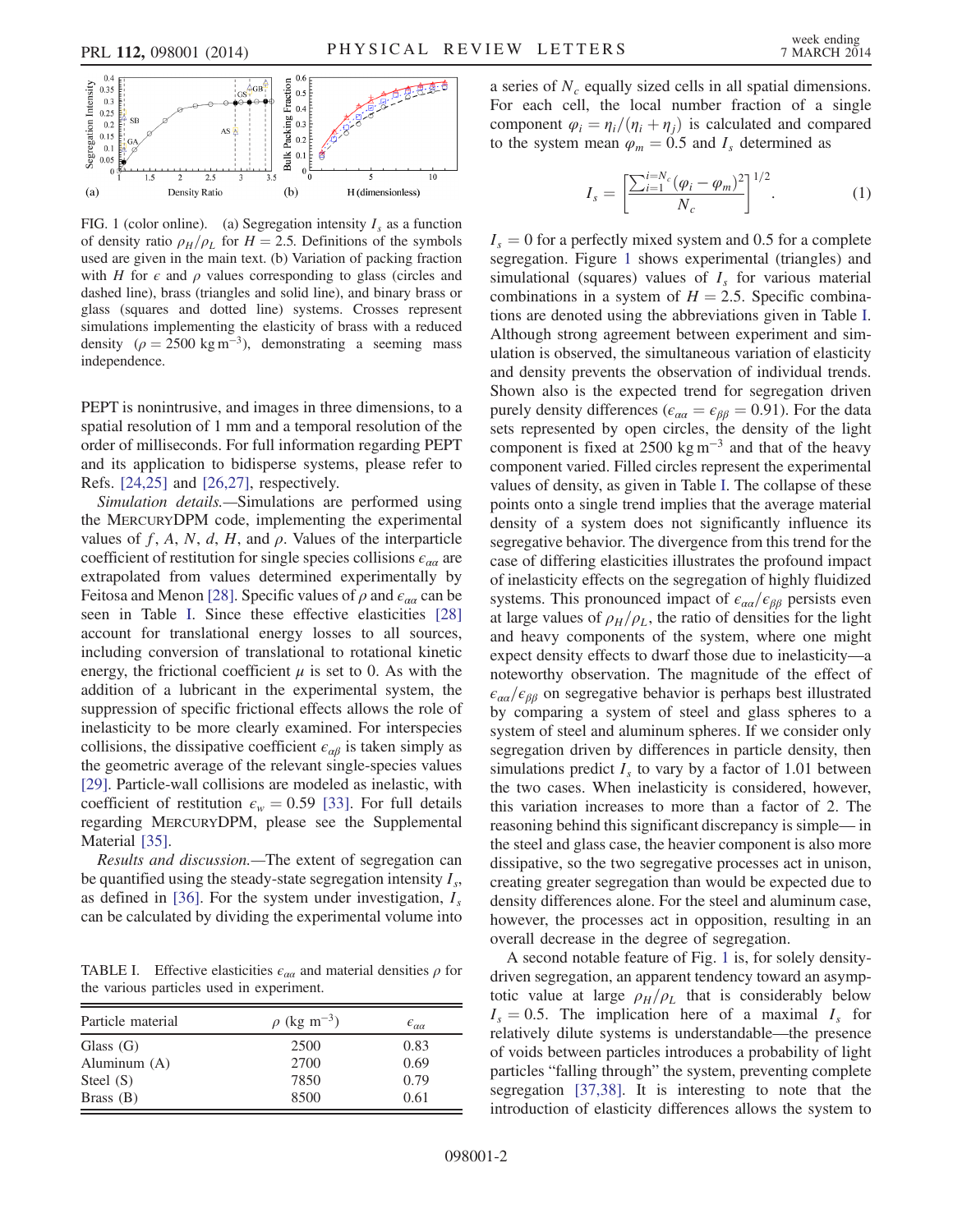<span id="page-2-1"></span>

FIG. 2 (color online). (a)  $I_s$  as a function of  $\rho_H/\rho_L$  for  $H = 10$ . Definitions of the symbols used are given in the main text. (b) Simulational data showing the variation of  $I_s$  with packing fraction  $\eta$  for purely inelasticity-driven segregation. Here,  $\rho_{\alpha} =$  $\rho_{\beta} = 2500 \text{ kg m}^{-3}$  and values of  $\epsilon_{\alpha\alpha}/\epsilon_{\beta\beta}$  are 4 (triangles), 2 (circles), and 1.5 (diamonds). In each case,  $\epsilon_{\alpha\alpha} = 0.95$ .

exceed the plateau value of  $I_s$ . This may be explained by a reduced void space [\[39\]](#page-4-23) in the lower bed for the case of more dissipative heavy particles, which will be more prone to condensation [\[40\]](#page-4-24). An example of the reduction in void space for increasingly dissipative particles—and the corresponding increase in segregation—may be seen in Fig. [3\(a\).](#page-2-0) Figure [2\(a\)](#page-2-1) shows data for a bed of resting height  $H = 10$ . The increased packing fraction  $\eta$  impacts the system in several noteworthy ways. First, the influence of the differing elasticities, although still present, is significantly reduced. Second, for purely density-driven segregation, we find an increased maximal  $I_s$ . Finally, the time taken for the system to attain its final segregated state is also found to increase. Having established that simulations provide an accurate representation of the experimental system, we now proceed to provide a more detailed analysis of these effects arising from variations in  $\eta$ . Simulational and experimental results show that, for a fixed excitation,  $\eta$  varies with H following the approximate form  $\eta = \eta_{\text{max}}[1 - \exp(-(kH/\epsilon))]$ , where  $\eta_{\text{max}}$  is the packing fraction at rest and k is a constant ( $k \approx \frac{1}{6}$  for the current setup), allowing a range of  $\eta$  to be investigated. Figure [2\(b\)](#page-2-1) illustrates the effect of  $\eta$  on purely inelasticity-driven segregation. Significant segregation is observed over a wide range of  $\eta$ , implying that  $\epsilon$  plays an important role in segregative processes for both dilute and moderately dense systems. Simulations using a variety of elasticity ratios demonstrate a similar trend in all cases, only differing significantly in the magnitudes of the observed  $I_s$  values. In all cases,  $I_s$  initially increases with  $\eta$ , before reaching a maximum and decreasing sharply. This behavior can be understood in terms of the theory of Brito et al. [\[41\]](#page-4-25) regarding inelasticity-induced segregation. It is hypothesized in [\[41\]](#page-4-25) that inelasticity-induced segregation occurs due to the formation of "cold droplets," regions of high density and low temperature around inelastic particles. The presence of such droplets is confirmed in our simulations. The excess mass surrounding a particle is defined as  $\delta m = \int_{d}^{\infty} dr 2\pi r [\tilde{\rho}_{\beta} - \tilde{\rho}_{\alpha}],$  where  $\tilde{\rho}_{X}$  is the density surrounding a particle of species X. The increased effective weight of an inelastic particle allows it to overcome buoyancy forces and "sink" downwards, creating a degree

<span id="page-2-0"></span>

FIG. 3 (color online). (a) Variation with  $\epsilon_H$  of the average void fraction (black circles) for the lower half of a system with  $H =$ 2.5 and  $\rho_H/\rho_L = 4$  alongside the corresponding variation in  $I_s$ (red triangles). (b) Typical lifespan (red triangles) and relative density (black circles) of "cold droplets" at varying packing fractions for  $\rho_a = \rho_\beta = 2500$  and  $\epsilon_a = 3\epsilon_\beta = 0.9$ .

of segregation. However, as can be seen in Fig. [3\(b\),](#page-2-0) as  $\eta \rightarrow \eta_{\text{max}}$ ,  $\delta m \rightarrow 0$ , explaining the decrease in  $I_s$  at large  $\eta$ . This also explains the absence of significant inelasticity effects on segregation observed in previous studies con-cerning high-density systems [\[42\].](#page-4-26) Conversely, as  $\eta \to 0$ , the droplets' typical lifespan tends to 0 as energy-injecting interactions with the system's base become increasingly prevalent [\[43,44\]](#page-4-27) and more free space becomes available for individual beads to separate from the clusters [\[45\]](#page-4-28). The combination of these factors gives an increased rate of droplet dispersal [\[45](#page-4-28)–48], hence the observed decrease in  $I_{\rm s}$ .

In Fig. [4\(a\)](#page-2-2) we compare, for a range of packing fractions, the maximal degree of segregation achievable due solely to density differences (i.e.,  $\epsilon_{\alpha\alpha}/\epsilon_{\beta\beta} = 1$ ) with the average time required for the system to achieve this value of  $I_s$ . Data

<span id="page-2-2"></span>

FIG. 4 (color online). (a) Variation with  $\eta$  of the asymptotic upper limit of  $I_s$  (circles) alongside the time taken for the system to reach this limit (triangles). Data correspond to simulations of purely density-driven segregation ( $\epsilon_{\alpha\alpha}/\epsilon_{\beta\beta} = 1$ ). (b) Time taken for a simulated system to achieve steady-state segregation (triangles) and experimental single-particle rise time (circles) as a function of system density. (c) Time-evolving ratio of the centers of mass of light ( $Z_L$ ) and heavy ( $Z_H$ ) particles.  $Z_L/Z_S$ gives an indication of the degree to which a system is segregated. The red line corresponds to a system with resting bed height  $H = 24.4$  driven with constant acceleration  $\Gamma = 17$ . The black line represents a similar system whose driving varies as described in the main text.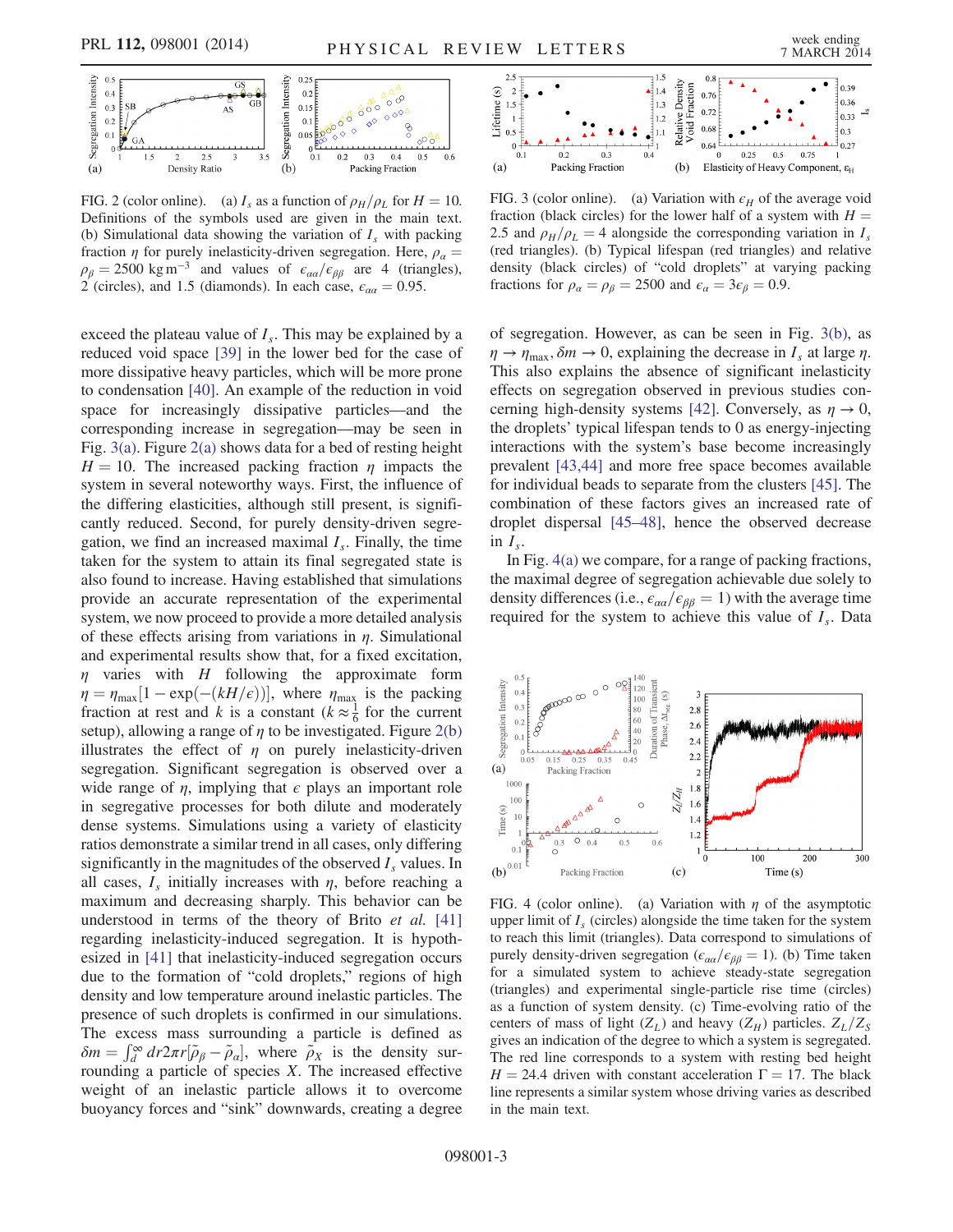shown correspond to the case  $\rho_H/\rho_L = 5$ , adequately high to ensure that the plateau value of  $I<sub>s</sub>$  is attained for all systems. As  $\eta$  increases, segregation becomes more complete, but the rate at which this segregation occurs decreases considerably. The general increase in maximal  $I<sub>s</sub>$  with system density can be simply explained by the corresponding decrease in void space and increased dominance of buoyancy forces over diffusive processes within the system [\[49\]](#page-4-29). It is interesting to note that the sudden downturn in the trend at low densities occurs at the point where the system's mean free path is approximately equal to the particle diameter. Figure [4\(b\)](#page-2-2) shows the segregation rate data replotted on a logarithmic scale. In order to verify these results, additional experiments were conducted to measure the rise time [\[50\],](#page-4-30)  $\Delta t_{\text{rise}}$ , of a single glass "intruder" in a bed of  $N = 500$  steel spheres.  $\Delta t_{\text{rise}}$  is defined as the time taken for the intruder to travel from the base of the system to its free surface. The values shown correspond to the average over a number of such transits and are normalized by the dimensionless dynamic bed height  $H/d$ . Although  $\Delta t_{\text{see}}$ and  $\Delta t_{\text{rise}}$  are not directly equivalent, the similarity of their general trends supports the validity of the simulational model. For relatively dilute systems, the final segregated state is achieved extremely rapidly, with  $\Delta t_{\text{seg}} \lesssim 1 \text{ s } [51]$  $\Delta t_{\text{seg}} \lesssim 1 \text{ s } [51]$ . As  $\eta$  increases, however,  $\Delta t_{\text{seg}}$  increases exponentially. Specifically, an increase of the form  $C_1 \exp(C_2 \eta)$  is observed, with  $C_2 \approx 28$  for the case of the simulated  $\Delta t_{\text{seg}}$  and  $C_2 \approx 24$  for the experimental  $\Delta t_{\text{rise}}$ . The fact that, as  $\eta$  increases, the maximal  $I_s$  increases yet the rate of segregation decreases raises an interesting question: could a fully segregated system be produced in a less timeconsuming and more energy efficient manner by varying driving of the system? To test this hypothesis, simulations were conducted using an initial high-A driving to rapidly produce partial segregation, before reducing A, allowing the system to relax into a denser state in which more complete segregation is achievable. Figure [4\(c\)](#page-2-2) shows examples of the time evolution of the relative positions of the vertical centers of mass of heavy and light species for the case of  $\rho_H/\rho_L = 5$  and  $\epsilon_{\alpha\alpha}/\epsilon_{\beta\beta} = 1$ . The plots correspond to identical systems, differing only in their initial driving: the red line shows the case of a system driven uniformly at  $f = 70$  Hz and  $A_1 = 0.862$  mm, the black line a system driven at the same frequency, but with an initial amplitude  $A_2 = 2A_1$  which, after a period of 2 sec, is reduced to  $A_1$ , where it is held for the remainder of the run. This latter method of driving allows the system to reach maximal segregation considerably more rapidly than the former. The initial strong driving produces a relatively highly fluidized system allowing the rapid accession of a partially segregated state. Analysis of mean squared displacement also implies that the initially increased A results in a relatively disordered, loose packing even after being reduced to  $A_1$ , allowing greater mobility [\[52\]](#page-4-32) and hence a continued increase in segregation rate. This hypothesis may also explain why the steplike rise in  $Z_L/Z_H$ , for the single-A system is not observed in the varied-A system; for the latter system, where a degree of fluidization is maintained, segregation is buoyancy driven, giving a relatively rapid, smooth increase in  $I_s$ . For the former system, a lack of fluidization means the condition for buoyancy is not fulfilled [\[53\],](#page-4-33) segregation instead occurring through particle rearrangement, resulting in the sudden, discrete increases in  $Z_L/Z_H$  observed. Although this steplike behavior is not particularly surprising [\[54,55\]](#page-4-34), the strongly hysteretic nature of the system, and the resulting ability to exploit this hysteresis in order to produce markedly different segregative behaviors in identical systems, is striking. This observation is potentially of significance to industry for industrial processes which require segregation, the use of varied driving may result in considerable savings in both time and energy. Although the evolution of the fixed-A system is nondeterministic, repeated simulations show  $\Delta t_{\text{seg}}$  to be consistently greater for this system than for the varied-A system. On average, the time required to achieve maximal segregation is reduced by  $\approx 80\%$ , while the necessary energy input to give the required  $I_s$ is reduced by approximately a factor of 4. Through further alterations to the manner of driving, it should be possible to produce even greater reductions in time and energy expenditure, making this a subject worthy of further research.

Conclusions.—The influence of system density on segregation due to differences in material density and inelasticity has been studied, producing the following key results: first, it is demonstrated that the effects of particle inelasticity persist to a significant degree over a wide range of system densities, becoming negligible only as the system approaches a nonfluidized state. This observation illustrates the importance of considering these effects both in industry and future research. Second, the maximal level of densitydriven segregation achievable is found to be limited by a system's void fraction. It is also demonstrated that the introduction of inelasticity effects can allow this upper limit to be exceeded. Third, it is found that increasing packing fraction leads to an exponential increase in the time required for a system to reach its maximally segregated state. Finally, and perhaps most strikingly, it is demonstrated that through adjustment driving strength, it is possible to significantly decrease the time and energy required to separate a binary system into its individual constituents. Such a finding clearly has potential industrial applications.

The authors would like to thank Professor Stefan Luding for his highly useful comments and discussion, as well as for access to the computer facilities on which the simulations in this Letter were performed. We gratefully acknowledge the financial support of the Hawkesworth Scholarship, kindly provided by the late Dr. Michael Hawkesworth.